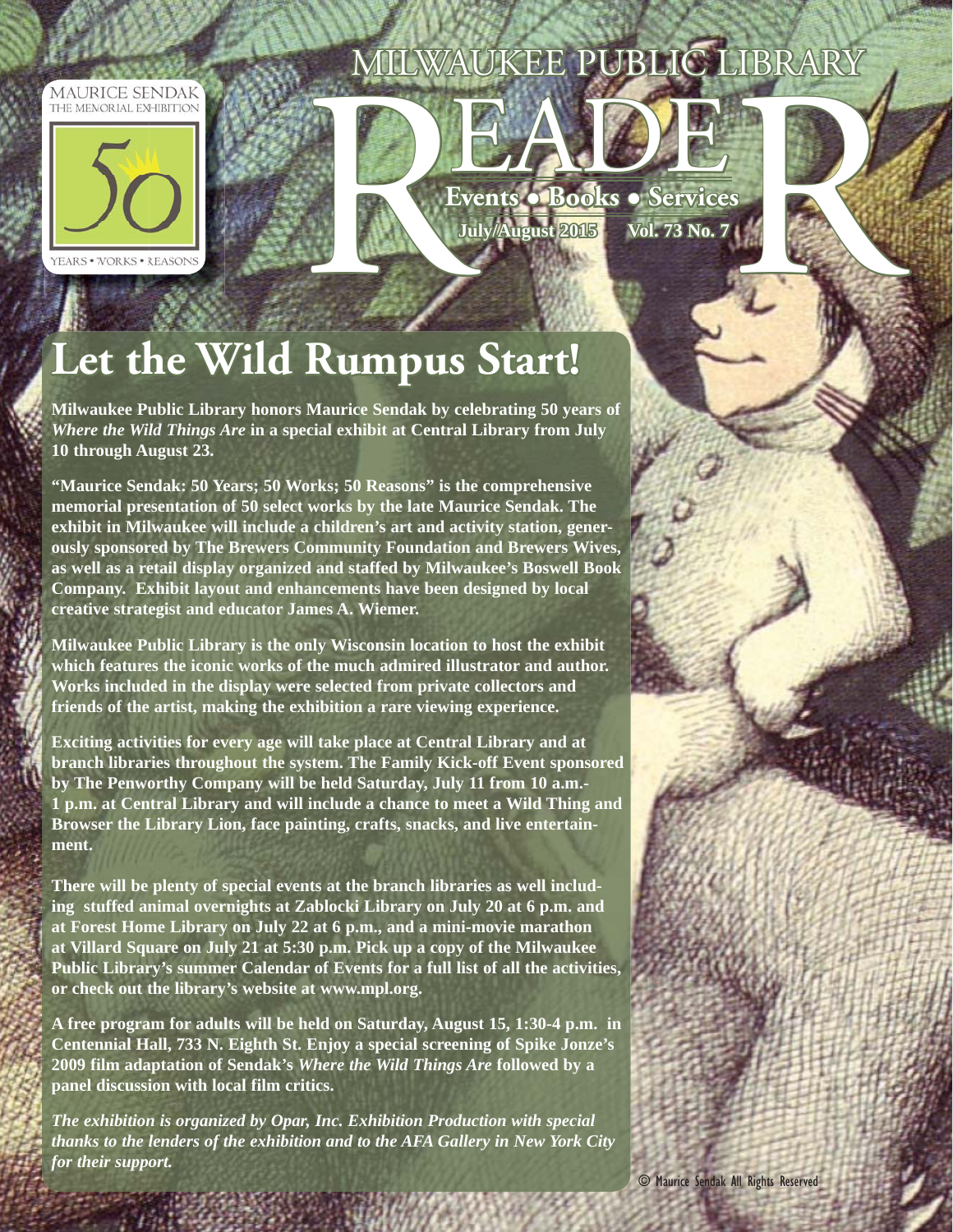### FROM THE



#### **IBRARY** DIRECTOR \_\_  $\sim$ PAULA A. KIELY



#### **Let the Wild Rumpus Start!**

Not exactly a call to action you'd expect to hear from the library.

That alone is a reason for us to be excited about this unique exhibit celebrating the 50th anniversary of *Where the Wild Things Are* and

the art of Maurice Sendak. We have a sleepover scheduled at Central Library for the first time ever, and a movie screening in Centennial Hall.

A quick glance through our summer calendar of events for children and families also reveals Zumba and Wii dance parties, trivia nights, LEGOFest, and parties for kids based on popular new books like *My Big Fat Zombie Goldfish*, *Escape from Mr. Lemoncello's Library*, and classics like *Alice in Wonderland*, *Olivia*, and *Paddle-to-the Sea*.

Did I ever think 20 years ago there would be a book party in the library featuring a Zombie Goldfish? Or that I'd be asking families to make a wild rumpus at their neighborhood library?

Probably no more than I imagined a 24/7 vending library, loaning books, magazines, movies and music for free online, or gazing out my office window at a green roof atop Central Library.

The fact that the library continues to evolve, to reinvent itself, to cement its place in, and its value to the community is why it is an exciting time to be part of library service today. We're building new libraries, offering more online services than ever before, creating unique programming, establishing new partnerships, and exploring a wider variety of ways to meet the needs of an ever-changing populace.

We *are* creating a rumpus at the library, and we enthusiastically encourage you to join us!



© Maurice Sendak All Rights Reserved

**When the Milwaukee Public Museum was at the Central Library**



Many lifelong Milwaukee residents remember the days when the Milwaukee Public Museum shared space with the library in the Central Library building on Wisconsin Avenue.

Constructed in 1898, the building, formerly known as the Library-Museum Building, served as home to both institutions until 1967 when the museum moved across Wells Street to its current home.



A free program and tour of when the library and museum shared space will

take place on **Saturday, August 1 from 2-4 p.m.** in the Loos Room of Centennial Hall, 733 N. Eighth St. Historic photos of old museum exhibits will be on display. The tour will include examples of how the library currently uses space formerly occupied by the museum.

*Seating is limited. Registration is required online at mpl.org or by calling (414) 286-3011.* 



**Vision:** The Milwaukee Public Library is an anchor institution that helps build healthy families and vibrant neighborhoods – the foundation of a strong Milwaukee. **Mission:** Inspiration starts here – we help people read, learn, and connect.

Library Director ............................................................ Paula A. Kiely Board of Trustees .......................................................... John Gurda, president; Michele Bria, vice president; Supv. Theodore Lipscomb, financial secretary; JoAnne Anton, Ald. Milele Coggs, Sharon Cook, Ald. Ashanti Hamilton, Joe'Mar Hooper, Ald. Nik Kovac, Chris Layden, Joan Prince, Dir. Mark Sain MPL Foundation Board of Directors President ............ Arthur Harrington Friends of the Milwaukee Public Library President .... Marsha Huff

The Reader is published ten times per year by the Milwaukee Public Library to celebrate reading and share news about books, library services and events. The Reader is mailed to members of the Friends of the Milwaukee Public Library, distributed free at library locations and available at www.mpl.org. Call (414) 286-3572 or send

an e-mail with questions or comments to mailbox@mpl.org

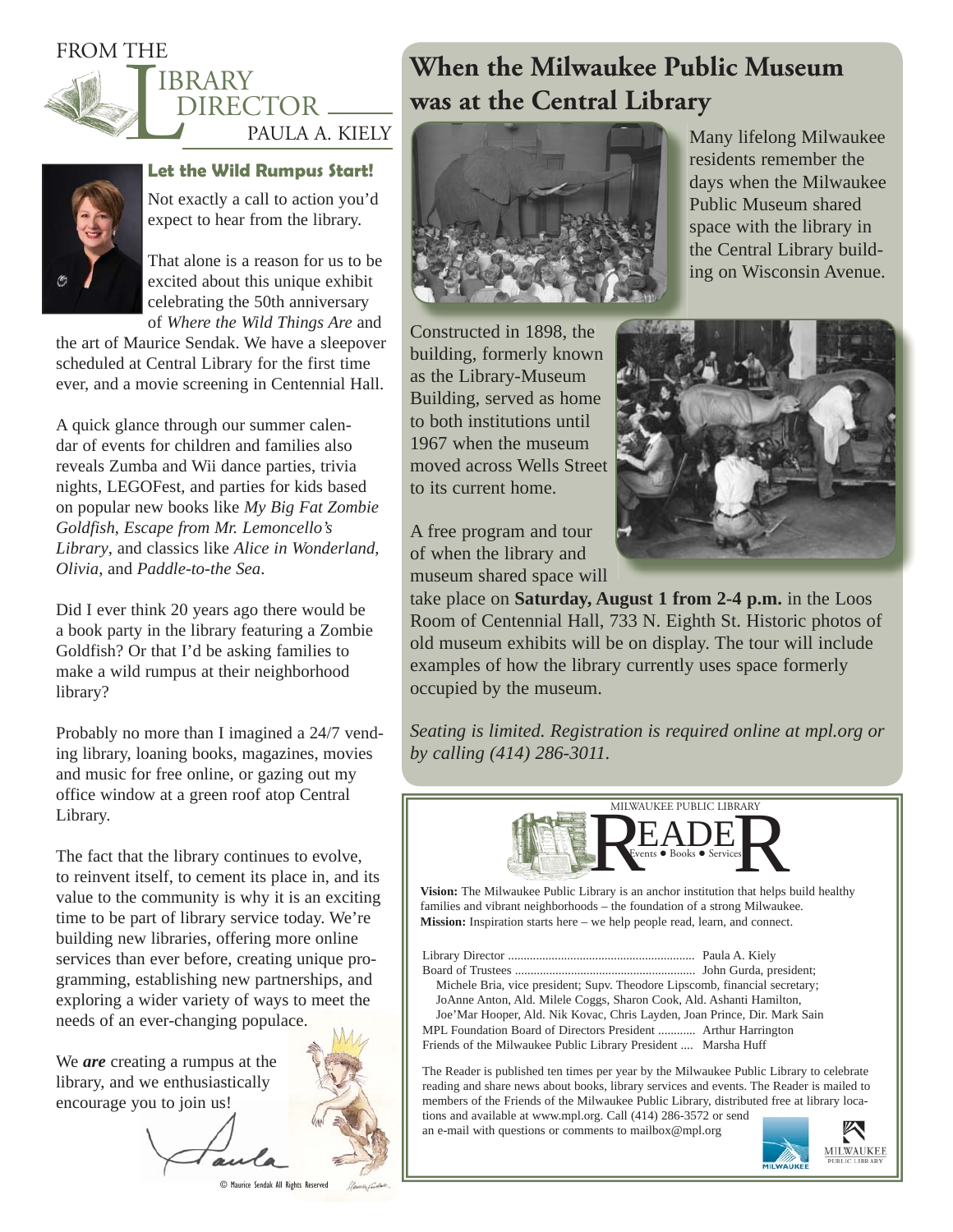

## read a book ball

### **Saturday, July 11**

Join Event Chairs Margy Stratton Norman and Amy Taylor Diamond.

Please join us in support of the Milwaukee Public Library from the comfort of home or wherever you are on July 11th. Cozy up with a great book and consider donating the money spent on a night out to supporting the library. Proceeds will benefit enhancements to library services which empower readers of all ages.



**Contribute \$100 or more and receive Maurice Sendak's**  *Where the Wild Things Are* **in hardcover to commemorate the SUMMER OF SENDAK. Maurice Sendak THE MEMORIAL EXHIBITION: 50 Years; 50 Works; 50 Reasons at the Central Library July 10-August 23, 2015.**

Your generous support of the library matters. Join the celebration on Milwaukee Public Library social media! **#readabookball** *RSVP by donating online at www.mpl.org and click SUPPORT*

### **Thank you for Supporting the Spring Literary Luncheon**

Guests were delighted to meet and have copies of *The Dream Lover* signed by Elizabeth Berg on May 14 at the Wisconsin Club. The event was the biggest stop on Berg's book tour, and she enjoyed sharing her writing experiences with the Friends of the Milwaukee Public Library and other luncheon guests.

*Pictured from left: Mayor Tom Barrett, author Elizabeth Berg, Library Director Paula Kiely, and Library Foundation Director Ryan Daniels. Photo by Andrew Holman.*





**10-cent Used Book Sale** ~ *Coincides with Doors Open Event* Saturday, September 19, 9 a.m.-4 p.m. Central Library, 814 W. Wisconsin Ave.

All proceeds from this sale benefit the Milwaukee Public Library. Friends members may enter sales 30 minutes before the public with current membership card. Please use the Eighth Street entrance and present your card. *Next Sale: Holiday/Children's Nov. 21*

**There will be a 2-for-1 sale in the Bookseller Used Book Store during the sale.**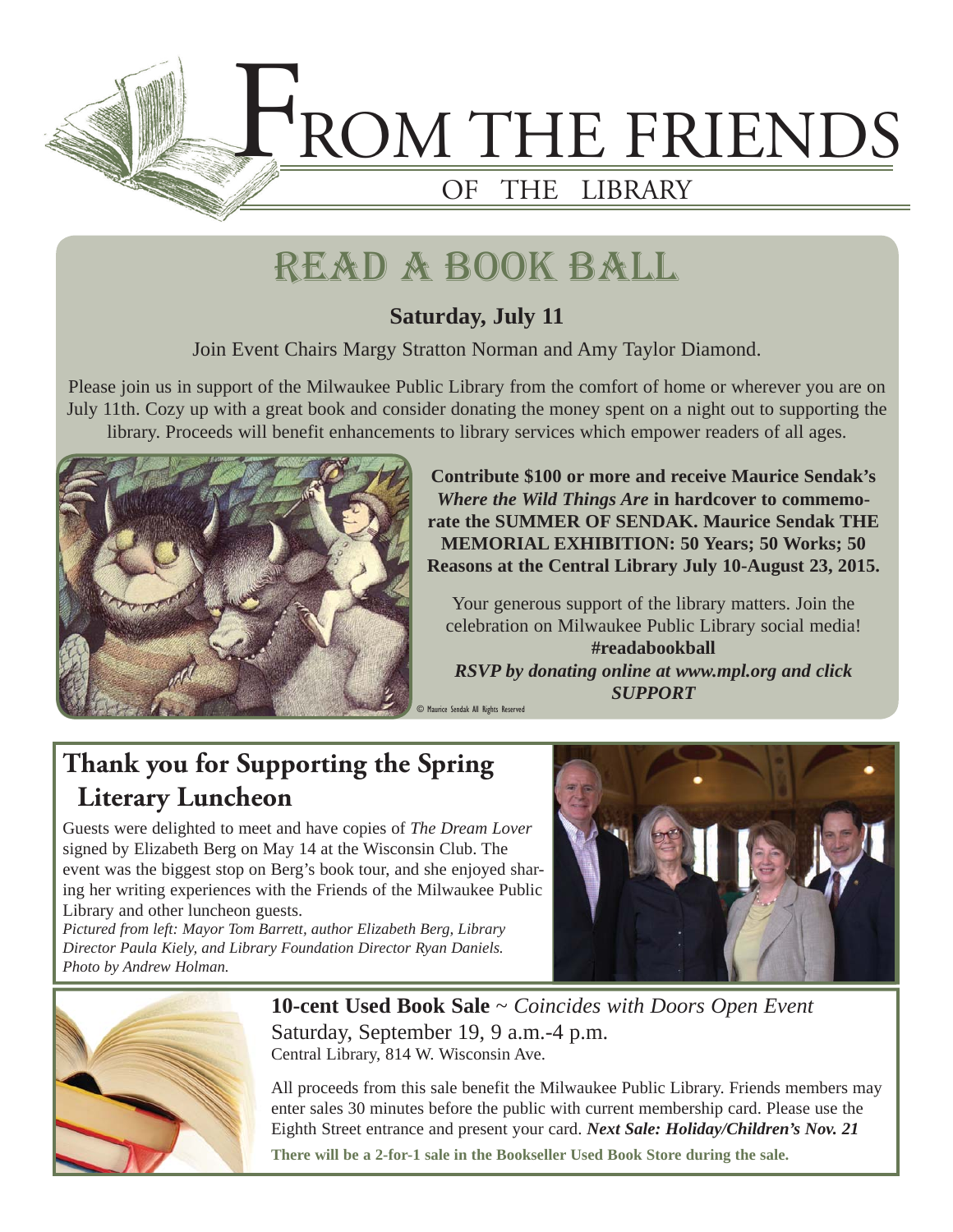

**[It's What I Do: A Photographer's Life of Love and War](https://encore.mcfls.org/iii/encore/record/C__Rb3794612)**



by Lynsey Addario. 927.773 A222A. 2015. b One of few women in the male-dominated O world of war and conflict photojournalism, w Addario has endured kidnapping, combat, A and numerous near-death experiences, but a through it all has found a balance between her extreme career and personal life. This h

page-turning memoir, which includes incredible photographs taken in far-flung parts of the world, is frank, moving, and intense.

**Maya Angelou: The Complete Poetry** by Maya Angelou.



811.54 A584CP. 2015. 8

This new collection of beloved and award-T winning poet Maya Angelou's complete w poems will inspire, move, and delight p [both old and new readers of her work. The](https://encore.mcfls.org/iii/encore/record/C__Rb3816042)  b thematically-organized volume includes th a never-before published poem commis-a sioned for the 2008 Olympic games.

#### **[You Only Live Once: A Lifetime of Experiences for the](https://encore.mcfls.org/iii/encore/record/C__Rb3786628)**



**Explorer in All of Us** by Lonely Planet et. **E** al. 910.202 A138. 2014. a

Organized by the length of the experience O (from an hour to a year), this book features ( stunning photographs and quick descriptions of wild escapades all over the globe t designed to help you live vicariously or

plan your own excursion.

**Healthy Slow Cooker Revolution: One Test Kitchen,** 



**40 Slow Cookers, 200 Fresh Recipes** by the editors at America's Test Kitchen.

641.5884 H434. 2015. America's Test Kitchen provides a great resource for healthy, easy to understand recipes to make in your slow cooker, with descriptions of why a recipe works. Also including helpful tips and tricks for prep-

[ping ingredients and for smart shopping, such as when to](https://encore.mcfls.org/iii/encore/record/C__Rb3806524)  buy fresh versus canned, this cook book is sure to have something new and delicious for everyone.

#### **Finding Samuel Lowe: China, Jamaica, Harlem** by



Paula Williams Madison. 92 M18225A. 2015.

This fascinating memoir explores the ethnicities of the author, retired NBC Universal executive Paula Williams Madison. Her grandfather was Chinese and her grandmother was Jamaican. She and her brothers made the journey through time

[and geography to connect with 300 of their Chinese kin.](https://encore.mcfls.org/iii/encore/record/C__Rb3814085) 

#### **Secret New York: Curious Activities** by T.M. Rives.



Though Rives' book is great for perusing, T you'll want to read it from cover to cover to learn about New York activities like coffee l cupping, Shore walking, the Puppet kitchen, c the Croton trail, Moses Mountain and even a class called Survival in Central Park. c

#### **Wearing God: Clothing, Laughter, Fire and Other**



**Overlooked Ways of Meeting God** by Lauren F. Winner. 231.7 W776. 2015. Winner deconstructs established metaphors pertaining to God (shepherd or father) and offers fresh, new metaphors (God as a friend, or laboring woman). She allows the metaphor to deepen one's understanding of Christian principles and theology, but more

[importantly, provides the reader with tools to bridge the](https://encore.mcfls.org/iii/encore/record/C__Rb3824573)  gulf between oneself and God.

**Seeking Serenity: The 10 New Rules for Health and** 



Happiness in the Age of Anxiety by Amanda Enyati. On Order. 2015. A Some of us cope better with stress and S anxiety than others. What's the secret? a Enayati says stress is here to stay, but also E states how your mind can turn stress from a negative to a positive, if you empower a yourself with proper coping mechanisms. y

*[Contributed by Villard Square Branch staff Jessie Moore,](https://encore.mcfls.org/iii/encore/record/C__Rb3811317)  Deborah Stewart, and Michelle Caples.*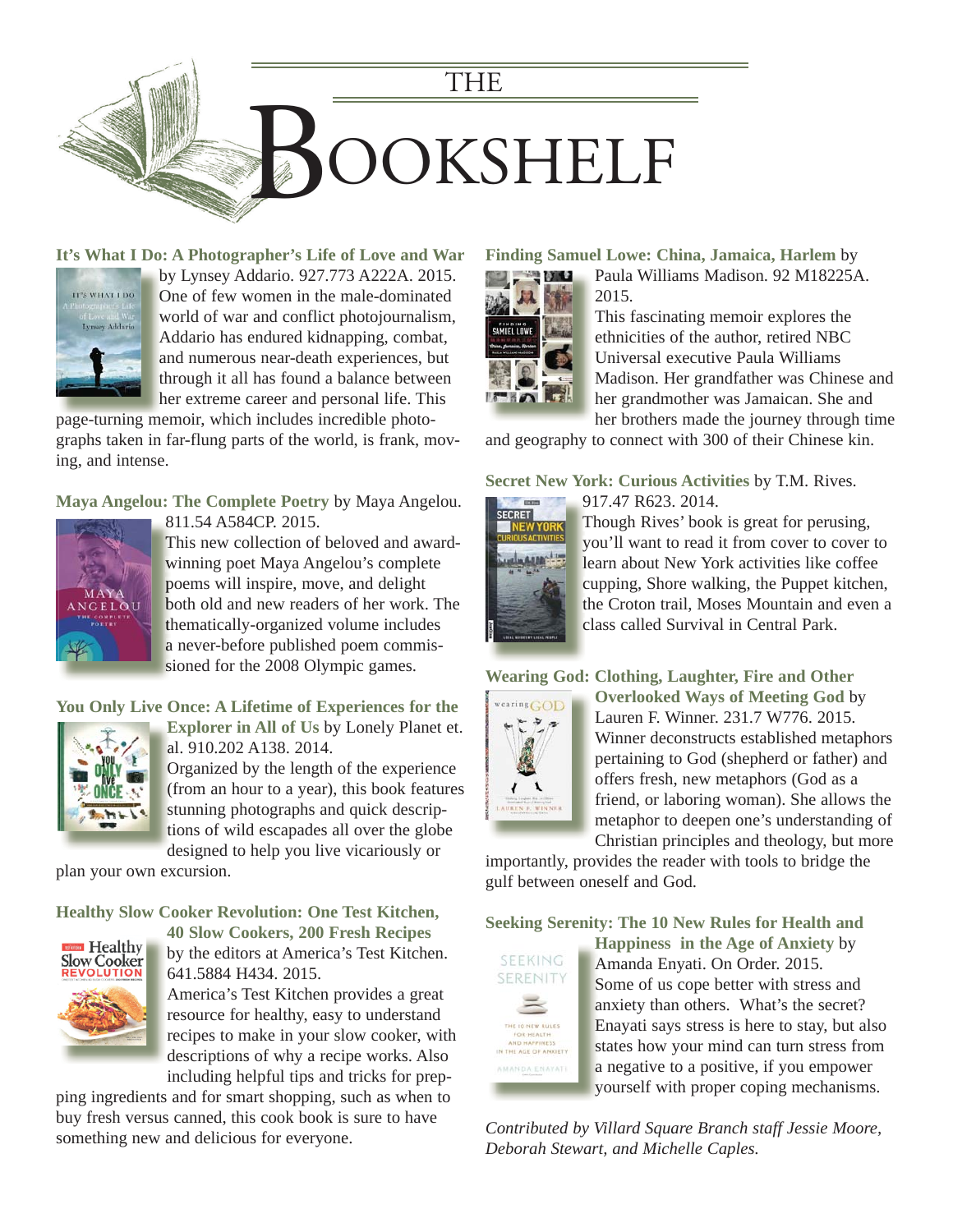HILDREN'S ROOM

© Maurice Sendak All Rights Reserved

## **Explore the Wild Things in Books for Children**

While monsters come in all shapes and sizes and confront readers of every age, they hold a special fascination for children. Whether they are creatures to emulate, tame or befriend, or for teaching children how to be brave, mon-

sters in books help children explore difficult feelings and find a way to gain control over the unknown. This struggle can be depicted in dramatic, obvious ways, as when Max is crowned "King of the Wild Things" [in Maurice Senda](https://encore.mcfls.org/iii/encore/record/C__Rb1729156)k's classic picture



**GO AWAY. MONSTER!** 

Monster disappears on command of the reader in **Go Away, Big Green Monster!**  by Ed Emberley (ages 3-6). It can also be more gentle, as when Julia "tames"

book (ages 4-8), or when the Big Green

her house guests in **Julia's House for** 

**Lost Creatures** by Ben Hatke (ages 4-8)



ATTEBER. A (Ages 3-6) ( A young mon-A ster delights in greeting objects g in the forest, but can't contain his c

excitement when he spots a herd of [bunnies. His screeching "Bunnies!!!"](https://encore.mcfls.org/iii/encore/record/C__Rb3795951) only scares them off. Will this lovable monster woo them in the end?

#### **Have You Seen My Monster?** by



Steve Light. St PIC LIGHT. PI (Ages 3-7) (A A young girl walks around the fair looking for her monster. As

[she searches, she sees many different](https://encore.mcfls.org/iii/encore/record/C__Rb3808948) shapes everywhere at the fair.

**Love Monster** by Rachel Bright.



PIC BRIGHT. (Ages PI 3-7) 3- It's hard to be a



[search of someone to love him "just](https://encore.mcfls.org/iii/encore/record/C__Rb3705674)  the way he is."

#### **Big Bad Bubble** words by Adam



Rubin; illustrated Ru by Daniel Salmieri. PIC RUBIN. (Ages  $4 - 8)$ Mogo has con-M

vinced fellow vi monsters, Yerburt, m

[Froofle and Wumpus that bubbles are](https://encore.mcfls.org/iii/encore/record/C__Rb3737894)  bloodthirsty. This is a hilarious story about working through our unreasonable fears.

or how Laszlo quietly – and bravely – faces his fear of the dark directly and finds it much friendlier tha[n](https://encore.mcfls.org/iii/encore/record/C__Rb3655831)  he had imagined in **The Dark** by Lemony Snicket (ages 4-8).



Caregivers constantly help little ones face their fears in all areas of life. A

great way to safely explore a child's monsters is in stories. g **Where the Wild Things Are** is a perfect example of using **W** books to safely affirm a child's emotional reactions, while b at the same time helping him feel empowered and confident. Whether the monsters are real, figurative, or imagined, children align themselves with them, becoming their king, their caretaker, or their student – or by imagining themselves as the monster! Use your library card to help your child explore by checking out some of these monster books (for free!). Be sure to visit the Maurice Sendak b exhibit at the Central Library and special events offered at Milwaukee Public Library locations. [M](https://encore.mcfls.org/iii/encore/record/C__Rb3776480)

#### **Dr. Critchlore's School for Minions**



by Sheila Grau; illus. by Joe Sutphin. SF GRAU. (Ages 9-13) Runt Higgins, a slowly developing werewolf, has problems. Things start looking up when he attends

Dr. Critchlore's School for Minions, [until Runt discovers a sinister plan to](https://encore.mcfls.org/iii/encore/record/C__Rb3823979)  destroy the school.

**The League of Seven** Alan Gratz;



illus. by Brett Helquist. SF GRATZ. (Ages 9-13) Archie's parents are Septemberists, a secret society that protects humanity from the

Mangleborn. When his parents are [brainwashed, Archie must recruit the](https://encore.mcfls.org/iii/encore/record/C__Rb3781813)  League of Seven to help him.